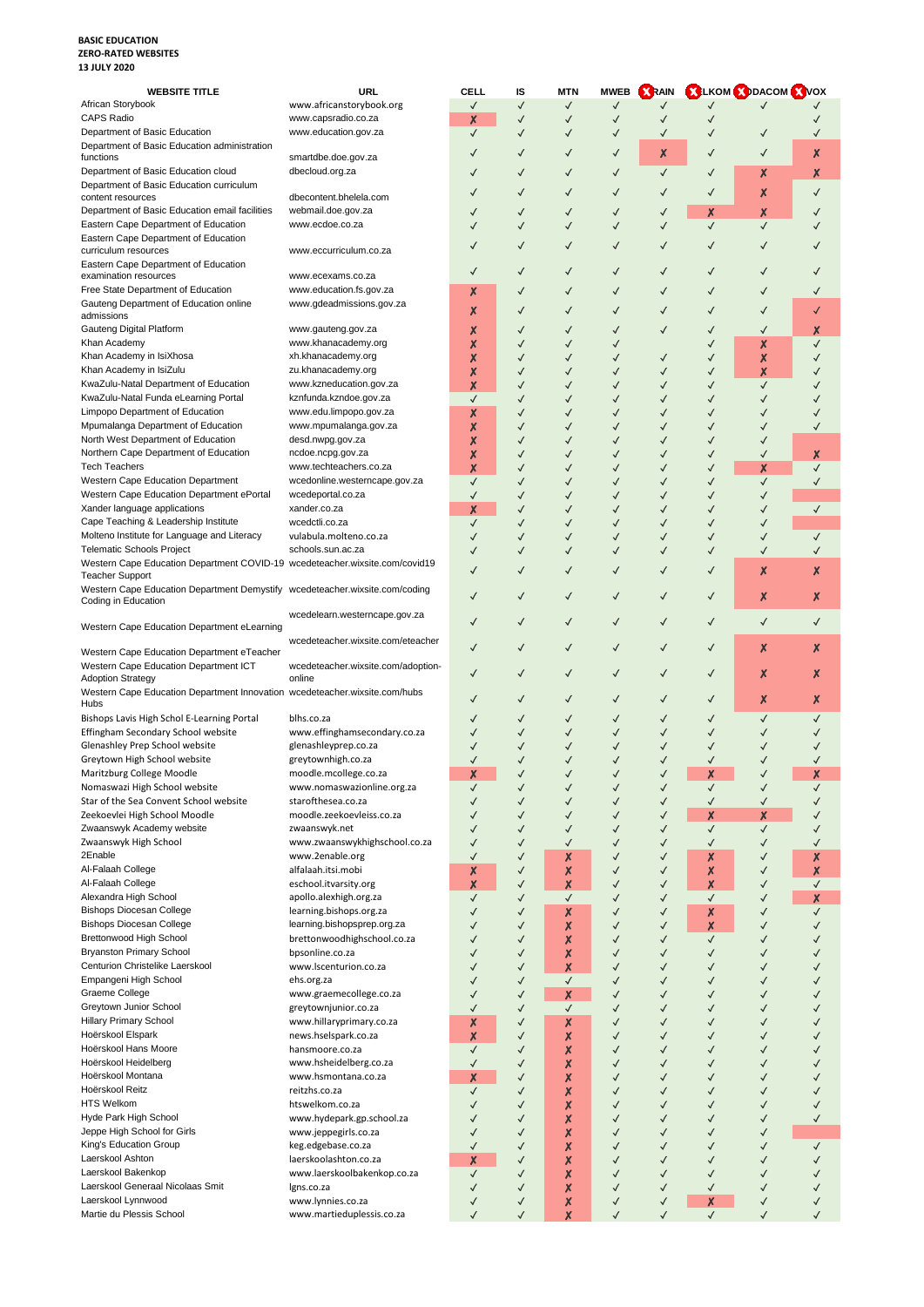Nico Malan High School www.nicomalan.co.za Phoenix Muslim School [www.phoenixmuslimschool.co.za](http://www.phoenixmuslimschool.co.za/) Pretoria Boys High [boyshigh.com](http://boyshigh.com/)<br>Rhodes High School boyshight boyshigh.com Riebeek College Girls' High School [www.riebeekcollege.co.za](http://www.riebeekcollege.co.za/)<br>
Rosehill Primary School www.rosehillprimary.co.za Scottburgh Primary School Tendopro [www.tendopro.co.za](http://www.tendopro.co.za/)<br>
The Settlers High School www.settlers.org.za The Settlers High School<br>Victoria Primary School Westville Boys' High School [www.wbhs.co.za](http://www.wbhs.co.za/) Westville Junior Primary School [wjps.co.za](http://wjps.co.za/) Afrikaanse Hoër Seunskool [affies.net](http://affies.net/) Ashbury College [ashburyedu.co.za](http://ashburyedu.co.za/)<br>
Belvedere School ashburyedu.co.za Bright Star Christian Learning Centre [brightstarchristian.co.za](http://brightstarchristian.co.za/) Cedarwood School [www.cedarwoodschool.co.za](http://www.cedarwoodschool.co.za/) Clarendon Park Primary School [www.clarendonpark.co.za](http://www.clarendonpark.co.za/) d6 Communicator [dl.d6communicator.com](http://dl.d6communicator.com/)<br>d6 Communicator downloads.d6communic d6 Communicator [downloads.d6communicator.com](http://downloads.d6communicator.com/)<br>d6 Communicator downloads.d6communicator.com d6 Communicator [afeed.d6communicator.com](http://afeed.d6communicator.com/) d6 Communicator [ifeed.d6communicator.com](http://ifeed.d6communicator.com/) d6 Communicator [mobilefeeds.d6communicator.com](http://mobilefeeds.d6communicator.com/) d6 Communicator and the communicator [admin.d6communicator.com](http://admin.d6communicator.com/)<br>d6 Communicator and the communicator and the engine.adyo.co.za d6 Communicator d6 Connect [capi.d6.co.za](http://capi.d6.co.za/) d6 Connect [connect.d6.co.za](http://connect.d6.co.za/) d6 Connect [go.d6.co.za](http://go.d6.co.za/)<br>d6 Connect d1.d6.co.za d6 Connect<br>d6 Connect d6 Connect [d6plus.co.za](http://d6plus.co.za/)<br>
Droom Skool d6plus.co.za Gelofte Skool<br>Grey College Primary School example are revealing the green of the general of the general of the general of th Grosvenor Girls High School [www.gghs.co.za](http://www.gghs.co.za/)<br>
Hoër Tegniese Skool Eden www.htseden.co.za Hoër Tegniese Skool Eden [www.htseden.co.za](http://www.htseden.co.za/)<br>
Hoër Volkskool Graaf-Reinet www.hvsgrt.org.za Hoër Volkskool Graaf-Reinet Hoërskool Brandwag [www.brandwag.co.za](http://www.brandwag.co.za/) Hoërskool Bredasdorp [www.hsbredasdorp.co.za](http://www.hsbredasdorp.co.za/) Hoërskool Centurion [hscenturion.co.za](http://hscenturion.co.za/) Hoërskool Diamantveld [www.diamantveld.co.za](http://www.diamantveld.co.za/) Hoërskool Ellisras [www.rassies.com](http://www.rassies.com/) Hoërskool Marais Viljoen [www.maraisviljoen.co.za](http://www.maraisviljoen.co.za/) Hoërskool Oosterlig [www.hsoosterlig.co.za](http://www.hsoosterlig.co.za/) Hoërskool Sand du Plessis [www.sannies.co.za](http://www.sannies.co.za/) Jacobsdal Primary School Laerskool Kathu [www.laerskoolkathu.co.za](http://www.laerskoolkathu.co.za/) Laerskool Krugerpark<br>
Laerskool Worcester-Oos<br>
Laerskool Worcester-Oos Northlands Primary School [www.northlandsprimary.co.za](http://www.northlandsprimary.co.za/) Paarl Girls High School [itsi.paarlgirlshigh.com](http://itsi.paarlgirlshigh.com/) Paarl Girls High School [www.paarlgirlshigh.com](http://www.paarlgirlshigh.com/) Parkhurst Primary School [www.parkhurstprimary.org.za](http://www.parkhurstprimary.org.za/) Parow High School [www.parowhs.co.za](http://www.parowhs.co.za/) Pietermaritzburg Girls' High School Moodle Server 41.162.25.178 Randpark High School [randparkhigh.co.za](http://randparkhigh.co.za/) Rondebosch Boys' Schools [www.rondebosch.com](http://www.rondebosch.com/) Schools IT schools IT schools IT schools it.wcgschools.gov.za<br>The Bostonhub schools between the schools www.bostonhub.co.za The Data Driven Districts (DDD) Programme [www.dbedashboard.co.za](http://www.dbedashboard.co.za/) Wavecrest Primary School [wavecrestyep.site123.me](http://wavecrestyep.site123.me/)

Western Cape Government ICT Training Unit Westville Senior Primary School [www.wsps.co.za](http://www.wsps.co.za/)<br>Acorn Education acorneducation. Axium Education www.axiumeducation.org BookDash www.bookdash.org Cotlands www.playsa.org Cotlands Ignite Potential [ignitepotential.co.za](http://ignitepotential.co.za/) Funda Wande **Fundawande.org**<br>FunDza **Fundational State Fundation**<br>www.fundza.mo GradesMatch www.gradesmatch.co.za GreenShoots Education www.greenshootsedu.co.za Ilifa Labantwana Foundation ilifalabantwana.co.za ITEC www.itec.org.za

www.tenfold.africa

✘ ✓ ✘ ✓ ✓ ✓ ✓  $\times$ ✓ ✓ ✓ ✓  $\boldsymbol{\mathsf{x}}$ ✓ ✓ [www.rhodeshigh.co.za](http://www.rhodeshich.co.za/) ✓ ✘ ✓ ✓ ✓ ✓  $\times$ ✓ ✓ [www.rosehillprimary.co.za](http://www.rosehillprimary.co.za/)<br>www.sps.org.za ✓ ✓  $\boldsymbol{\mathsf{x}}$ ✓ ✓ ✓ ✓ ✘ ✓ ✓ ✓ ✓  $\times$ ✓ ✓ ✓ ✓  $\boldsymbol{\mathsf{x}}$ ✓ ✓ [www.victoriaprimary.co.za](http://www.victoriaprimary.co.za/) ✓ ✓ ✘ ✓ ✓ ✓ ✓  $\times$ ✓ ✓ ✘ ✓  $\boldsymbol{\mathsf{x}}$ ✓ ✓ ✓ ✓ ✘ ✓ ✓ ✓ ✓  $\times$ ✓ ✓ [www.belvedereschool.co.za](http://www.belvedereschool.co.za/) ✓ ✓  $\boldsymbol{\mathsf{x}}$ ✓ ✓ ✓ ✓ ✘ ✓ ✓ ✓ ✓  $\times$ ✓ ✓ ✓ ✓  $\boldsymbol{\mathsf{x}}$ ✓ ✓ ✘ ✓  $\boldsymbol{\mathsf{x}}$ ✓ ✓ ✘ ✓ ✘ ✓ ✓ [fp.d6communicator.com](http://fp.d6communicator.com/) ✘ ✓  $\times$ ✓ ✓ ✘ ✓  $\boldsymbol{\mathsf{x}}$ ✓ ✓ ✘ ✓ ✘ ✓ ✓ ✘ ✓  $\times$ ✓ ✓ ✓ ✓  $\boldsymbol{\mathsf{x}}$ ✓ ✓ [engine.adyo.co.za](http://engine.adyo.co.za/)<br>cdn.adyo.co.za ✘ ✓ ✘ ✓ ✓ ✘ ✓  $\times$ ✓ ✓  $\boldsymbol{\mathsf{x}}$ ✓  $\boldsymbol{\mathsf{x}}$ ✓ ✓ ✘ ✓ ✘ ✓ ✓ ✘ ✓  $\times$ ✓ ✓  $\boldsymbol{\mathsf{x}}$ ✓  $\boldsymbol{\mathsf{x}}$ ✓ ✓ ✘ ✓ ✘ ✓ ✓ [www.droomskool.co.za](http://www.droomskool.co.za/) ✓ ✓  $\times$ ✓ ✓ ✓ ✓  $\boldsymbol{\mathsf{x}}$ ✓ ✓ [greycollegeprimary.com](http://greycollegeprimary.com/) ✓ ✓ ✘ ✓ ✓ ✓ ✓  $\times$ ✓ ✓ ✓ ✓  $\boldsymbol{\mathsf{x}}$ ✓ ✓ ✓ ✓  $\boldsymbol{\mathsf{x}}$ ✓ ✓ ✓ ✓  $\times$ ✓ ✓ ✓ ✓  $\boldsymbol{\mathsf{x}}$ ✓ ✓ ✘ ✓  $\boldsymbol{\mathsf{x}}$ ✓ ✓ ✓ ✓  $\boldsymbol{\mathsf{x}}$ ✓ ✓ [www.namies.co.za](http://www.namies.co.za/) ✘ ✓  $\boldsymbol{\mathsf{x}}$ ✓ ✓ ✓ ✓  $\boldsymbol{\mathsf{x}}$ ✓ ✓ ✓ ✓ ✘ ✓ ✓ [www.hsnylstroom.co.za](http://www.hsnylstroom.co.za/) ✓ ✓  $\boldsymbol{\mathsf{x}}$ ✓ ✓ ✓ ✓  $\boldsymbol{\mathsf{x}}$ ✓ ✓ ✘ ✓ ✘ ✓ ✓ ✓ ✓  $\times$ ✓ ✓ ✓ ✓  $\boldsymbol{\mathsf{x}}$ ✓ ✓ ✘ ✓ ✘ ✓ ✓ [www.worcesteroos.co.za](http://www.worcesteroos.co.za/) ✓ ✓  $\times$ ✓ ✓ ✓ ✓  $\boldsymbol{\mathsf{x}}$ ✓ ✓ ✓ ✓  $\boldsymbol{\mathsf{x}}$ ✓ ✓ ✓ ✓  $\times$ ✓ ✓ ✓ ✓  $\boldsymbol{\mathsf{x}}$ ✓ ✓ ✓ ✓  $\boldsymbol{\mathsf{x}}$ ✓ ✓ ✘ ✓ ✘ ✓ ✓ ✓ ✓  $\boldsymbol{\mathsf{x}}$ ✓ ✓ ✓ ✓  $\times$ ✓ ✓ ✓ ✓  $\boldsymbol{\mathsf{x}}$ ✓ ✓ [www.bostonhub.co.za](http://www.bostonhub.co.za/) ✓ ✓  $\boldsymbol{\mathsf{x}}$ ✓ ✓ ✘ ✓  $\boldsymbol{\mathsf{x}}$ ✓ ✓ ✘ ✓  $\boldsymbol{\mathsf{x}}$ ✓ ✓ [icttraining.westerncape.gov.za/moo](http://icttraining.westerncape.gov.za/moodle/) [dle/](http://icttraining.westerncape.gov.za/moodle/) ✓ ✓ ✘ ✓ ✓ ✓ ✓  $\boldsymbol{\mathsf{x}}$ ✓ ✓ acorneducation.org.za  $\boldsymbol{\mathsf{x}}$ ✓  $\boldsymbol{\mathsf{x}}$ ✓ ✓  $\boldsymbol{\mathsf{x}}$ ✓  $\boldsymbol{\mathsf{x}}$ ✓ ✓  $\boldsymbol{\mathsf{x}}$ ✓  $\boldsymbol{\mathsf{x}}$ ✓ ✓  $\boldsymbol{\mathsf{x}}$ ✓  $\boldsymbol{\mathsf{x}}$ ✓ ✓ ✘ ✓ ✓ ✓ ✓ ✘ ✓ ✘ ✓ ✓ www.fundza.mobi  $\boldsymbol{\mathsf{x}}$ ✓ ✓ ✓ ✓ ✘ ✓ ✓ ✓ ✓ ✘ ✓  $\times$ ✓ ✓  $\boldsymbol{\mathsf{x}}$ ✓  $\boldsymbol{\mathsf{x}}$ ✓ ✓ ✘ ✓  $\boldsymbol{\mathsf{x}}$ ✓ ✓

 $\times$ 

✓

 $\times$ 

✓

✓

✓

✘

✓

✘

✓

✓

✓

✓

✓

✓

✘

✓

✓

✘

✓

✘

✓

✓

✓

✓

✓

✓

✓

✓

✓

✓

✓

✓

✓

✓

✓

✓

✓

✓

✓

✓

✓

✓

✓

✓

✓

✓

✓

✓

✓

✓

✓

✓

✓

✓

✓

✓

✓

✓

✓

✓

✓

✓

✓

✓

✓

✘

✓

✓

✓

✓

✓

✓

✓

✓

✓

✓

✓

✓

✓

✓

 $\overline{a}$ 

✘

✓

✓

✓

✓

✓

✓

✓

✘

✘

✘

✘

✓

✘

✘

✘

✘

✘

✘

✘

✘

✘

✘

✘

✘

✘

✘

✘

✘

✓

✓

✓

✓

✓

✓

✘

✓

✓

✓

✓

✓

✓

✓

✓

✓

✓

✓

✓

✓

✓

✓

✓

✓

✘

✘

✓

✓

✓

✘

✓

✘

✓

✓

✓

✓

✘

✘

✓

✓

 $\boldsymbol{\mathsf{x}}$ 

✘

 $\boldsymbol{\mathsf{x}}$ 

✓

✘

 $\boldsymbol{\mathsf{x}}$ 

✓

✓

✓

✓

✓

✓

✓

✓

✓

✓

✓

✘

✓

✓

✓

✓

✓

 $\boldsymbol{\mathsf{x}}$ 

✘

✘

 $\boldsymbol{\mathsf{x}}$ 

✘

✘

 $\boldsymbol{\mathsf{x}}$ 

✓

✓

✓

✓

✓

✓

✓

✓

✓

✓

✓

✓

✓

✓

✓

✓

✓

✘

✓

✓

✓

✓

✓

✓

✓

✓

✓

✓

✓

✓

✓

✓

✓

✓

✓

✓

✓

✓

✓

✓

✓

✓

✓

✓

✓

✓

✓

 $\boldsymbol{\mathsf{x}}$ 

✘

✓

✓

✓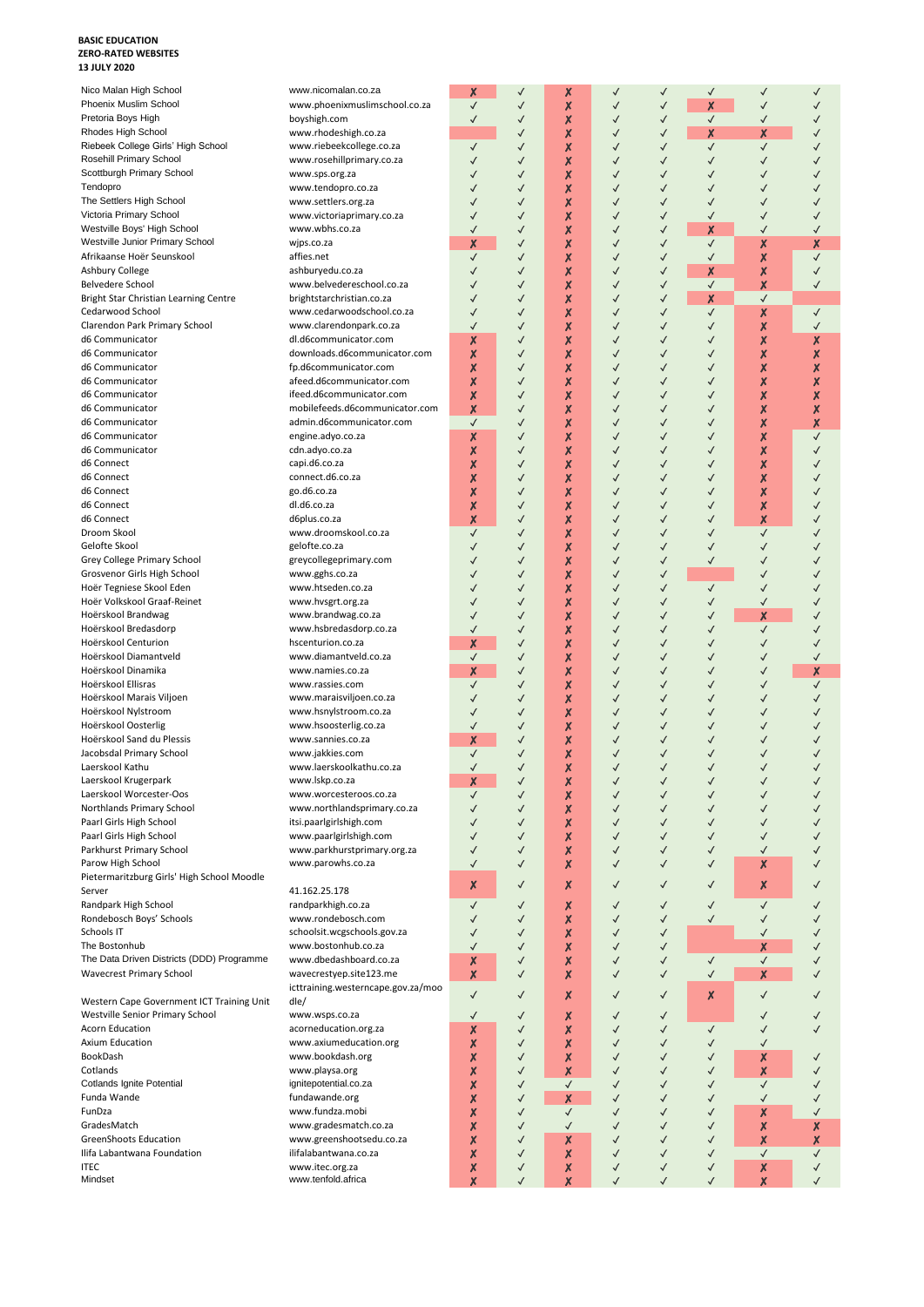|                                                                      | www.mindset.africa,              |              |              |                           |              |   |                           |                           |                  |
|----------------------------------------------------------------------|----------------------------------|--------------|--------------|---------------------------|--------------|---|---------------------------|---------------------------|------------------|
|                                                                      | learn.mindset.africa,            |              |              |                           |              |   |                           |                           |                  |
|                                                                      | wowza.mindset.africa,            | X            | √            | $\boldsymbol{x}$          | √            | √ | √                         | √                         |                  |
|                                                                      | pop.mindset.africa,              |              |              |                           |              |   |                           |                           |                  |
| Mindset                                                              | content.mindset.africa           |              |              |                           |              |   |                           |                           |                  |
| Nal'ibali                                                            | www.nalibali.org                 | X            | ✓            | Х                         | √            | ✓ | √                         | X                         | x                |
| Nal'ibali                                                            | www.nalibali.mobi                | X            | ✓            | X                         | √            | √ | √                         | $\boldsymbol{\mathsf{x}}$ | $\boldsymbol{x}$ |
| Northern Cape Department of Education                                | hrms.ncedu.gov.za                | X            | ✓            | X                         | √            | √ | √                         | √                         | X                |
|                                                                      |                                  |              |              |                           |              |   |                           |                           |                  |
| <b>READ Educational Trust</b>                                        | www.read.org.za                  | X            | $\checkmark$ | X                         | √            | √ | √                         | X                         | X                |
| SAIDE OER Africa                                                     | oerafrica.org                    | X            | ✓            | X                         | √            | √ | √                         | √                         | √                |
| SAIDE Siyaphumelela                                                  | siyaphumelela.org.za             | X            | ✓            | X                         | √            | √ | ✓                         | √                         | ✓                |
| SchoolNet South Africa                                               | www.schoolnet.org.za             | X            | ✓            | X                         | √            | √ | Х                         | X                         | √                |
|                                                                      |                                  |              |              |                           |              |   |                           |                           |                  |
| Shine Literacy                                                       | www.shineliteracy.org.za         | X            | √            | X                         | √            | ✓ | $\boldsymbol{\mathsf{x}}$ | X                         |                  |
| Sign Language Education and Development                              |                                  |              | ✓            | Х                         | √            | ✓ | ✓                         | √                         |                  |
| (SLED)                                                               | www.sled.org.za                  | Х            |              |                           |              |   |                           |                           |                  |
| Siyavula Grade 7-9 Workbooks                                         | www.mstworkbooks.co.za           | X            | ✓            | X                         | ✓            | √ |                           | X                         |                  |
|                                                                      |                                  |              |              |                           |              |   |                           |                           |                  |
|                                                                      |                                  | Х            | ✓            | X                         | √            | √ | √                         | √                         | ✓                |
| Siyavula Technology Powered Learning                                 | www.siyavula.com, m.siyavula.com |              |              |                           |              |   |                           |                           |                  |
| Siyavula Thunderbolt Kids                                            | www.thunderboltkids.co.za        | X            | ✓            | X                         | √            | √ | √                         | X                         | ✓                |
| SmartStart                                                           | www.smartstart.org.za            | X            | ✓            | X                         | √            | √ |                           | X                         | ✓                |
|                                                                      |                                  |              |              |                           |              |   |                           |                           |                  |
| Thanda                                                               | thanda.org                       | X            | ✓            | X                         | √            | √ |                           | √                         |                  |
| The Click Foundation                                                 | clickfoundation.co.za            | X            | ✓            | √                         | √            | √ | √                         | X                         | ✓                |
| The Click Foundation Learning Portal                                 | clicklearning.org                | Х            | ✓            | √                         | √            | √ | √                         | X                         | √                |
| The CommonGood Foundation                                            | www.commongood.org.za            | X            | √            | X                         | √            | √ |                           | X                         |                  |
|                                                                      |                                  |              |              |                           |              |   |                           |                           |                  |
|                                                                      |                                  | Х            | √            | X                         | √            | √ | √                         | $\checkmark$              |                  |
| The CommonGood Foundation Sikunye Project                            | sikunye.org.za                   |              |              |                           |              |   |                           |                           |                  |
| The OLICO Foundation                                                 | olico.org                        | Х            | ✓            | √                         | √            | √ | √                         | X                         |                  |
| The OLICO Foundation Maths Club                                      | mathsclubs.co.za                 | √            | ✓            | √                         | √            | √ | √                         | √                         |                  |
| The OLICO Foundation Maths Education                                 | learn.olico.org                  | √            | √            | √                         | √            | √ | √                         | $\checkmark$              |                  |
|                                                                      |                                  |              |              |                           |              |   |                           |                           |                  |
| The Reach Trust CareUp                                               | www.careup.mobi                  | X            | √            | X                         | √            | √ | √                         | Х                         |                  |
| The Reach Trust MathsUp                                              | mathsup.mobi                     | X            | √            | $\boldsymbol{\mathsf{x}}$ | √            | √ |                           | √                         | ✓                |
| The Social Project                                                   | socialproject.co.za              | X            | ✓            | X                         | √            | √ |                           | √                         |                  |
| The Social Project School in a Box                                   | schoolinabox.co.za               | X            | √            | X                         | √            | √ |                           | √                         | √                |
|                                                                      |                                  |              |              |                           |              |   |                           |                           |                  |
| Watobe                                                               | watobe.today                     | X            | ✓            | X                         | √            | √ |                           | √                         |                  |
| Watobe                                                               | appserver1.watobe.com            | X            | ✓            | X                         | √            | √ |                           | √                         |                  |
| WordWorks                                                            | www.wordworks.org.za             | X            | √            | X                         | √            | √ | √                         | X                         |                  |
| WordWorks Home Literacy                                              | wwhomeliteracy.org.za            | X            | ✓            | X                         | √            | √ | ✓                         | √                         | ✓                |
| Charlo Primary School                                                | www.charlo.co.za                 |              |              |                           |              |   |                           |                           |                  |
|                                                                      |                                  | X            | ✓            | X                         | √            | √ | √                         | X                         | ✓                |
| Cotlands                                                             | cotlands.co.za                   | X            | ✓            | X                         | √            | √ | ✓                         | X                         | ✓                |
| Cotlands                                                             | cotlands.org                     | X            | ✓            | √                         | ✓            | √ | ✓                         | X                         | ✓                |
| Danville Park Girls' High School                                     | www.danville.co.za               | X            | ✓            | √                         | ✓            | √ |                           | X                         | ✓                |
| De Kuilen Primary School                                             | dkps.org.za                      | X            |              | X                         | √            | √ |                           | $\checkmark$              | ✓                |
|                                                                      |                                  |              | √            |                           |              |   | √                         |                           |                  |
| Dunamis Christian School                                             | dcschool.org.za                  | X            |              | X                         | √            | √ | ✓                         | X                         | ✓                |
| Fichardpark Primêre Skool                                            | www.fichies.co.za                | X            | ✓            | X                         | $\checkmark$ | √ | √                         | X                         | √                |
| Fulton School for the Deaf                                           | www.fulton.org.za                | X            | ✓            | X                         | √            | √ | √                         | X                         | √                |
| Funda Flix                                                           | fundaflix.com                    |              |              |                           |              |   |                           |                           |                  |
|                                                                      |                                  | X            | ✓            | X                         | √            | √ |                           | √                         |                  |
|                                                                      |                                  | Х            | ✓            | Х                         | √            | √ | ✓                         | √                         | ✓                |
| GlenBridge Special School and Resource Centre glenbridgeschool.co.za |                                  |              |              |                           |              |   |                           |                           |                  |
| Grassdale High School                                                | www.grassdalehigh.org.za         | Х            | ✓            | χ                         | ✓            | ✓ |                           | Х                         | ✓                |
| Hermanus High School                                                 | www.hermanushigh.co.za           | X            | √            | √                         | ✓            | √ |                           | X                         | √                |
| <b>Hillcrest High School</b>                                         | moodle.hhs.co.za                 | X            |              | ✓                         |              | √ |                           | √                         |                  |
|                                                                      |                                  |              |              |                           |              |   | √                         |                           |                  |
| Hoërskool Grabouw                                                    | hsgrabouw.co.za                  | Х            | $\checkmark$ | Х                         | ✓            | √ | ✓                         | ✓                         | ✓                |
| Hoërskool Noordeland                                                 | noorderland.net                  | X            | ✓            | X                         | √            | √ | $\checkmark$              | √                         |                  |
| Hoërskool Piketberg                                                  | piketberghs.co.za                | Х            | √            | X                         | √            | √ | $\checkmark$              | X                         | ✓                |
| Huttenpark Primary                                                   | www.huttenpark.co.za             |              |              |                           |              |   | √                         |                           | ✓                |
|                                                                      |                                  | X            | ✓            | X                         | √            | √ |                           | X                         |                  |
| Jan Krielskool                                                       | www.jankriel.co.za               | X            | ✓            | X                         | √            | ✓ | √                         | X                         | ✓                |
| Junior Tech Preparatory School                                       | www.juniortech.co.za             | X            | ✓            | X                         | √            | √ | √                         | X                         | ✓                |
| Kranskop Primary School                                              | kranskopprimary.co.za            | X            | ✓            | X                         | ✓            | √ | √                         | $\checkmark$              | √                |
| Laerskool Dr. Havinga                                                | www.drhavinga.co.za              | X            | ✓            | X                         | ✓            | √ |                           |                           | ✓                |
|                                                                      |                                  |              |              |                           |              |   | √                         | X                         |                  |
| Laerskool Fairland                                                   | www.laerskoolfairland.co.za      | X            | ✓            | X                         | ✓            | √ |                           | X                         | √                |
| Laerskool Gene Louw                                                  | genelouw.co.za                   | X            | √            | X                         | √            | √ | √                         | √                         | √                |
| Laerskool Kalie de Haas                                              | www.kaliedehaas.co.za            | X            | ✓            | X                         | ✓            | √ | √                         | X                         | √                |
| Laerskool Totius                                                     | totius.co.za                     | X            | ✓            | X                         | ✓            | √ | √                         | √                         | √                |
| Laerskool van Dyk Primary                                            | www.lsvandykprimary.co.za        |              |              |                           |              |   |                           |                           |                  |
|                                                                      |                                  | Х            | ✓            | X                         | √            | √ | √                         | X                         | √                |
| Milnerton High School                                                | milnertonhigh.co.za              | X            | ✓            | X                         | √            | √ | √                         | √                         | √                |
| New Forest High School                                               | www.nfhs.co.za                   | X            | ✓            | X                         | ✓            | √ | √                         | X                         | ✓                |
| Paarl Boys' High School                                              | paarlboyshigh.org.za             | Х            | √            | X                         | √            | √ | √                         | X                         | ✓                |
|                                                                      |                                  |              |              |                           |              |   |                           |                           |                  |
| Paarl Boys' Primary School                                           | paarlboysp.co.za                 | X            | ✓            | X                         | $\checkmark$ | √ | √                         | X                         | ✓                |
| Paarl Gimnasium                                                      | paarlgim.co.za                   | X            | ✓            | X                         | √            | √ | √                         | X                         | √                |
| Paarl Skool                                                          | www.paarlskool.org.za            | X            | ✓            | X                         | √            | √ | √                         | X                         | ✓                |
| Parktown High School for Girls                                       | www.parktowngirls.co.za          | X            | ✓            | X                         | √            | √ | √                         | $\checkmark$              | √                |
| Parow Inclusive School                                               |                                  |              |              |                           |              |   |                           |                           | ✓                |
|                                                                      | parowpps.co.za                   | X            | ✓            | X                         | √            | √ | √                         | X                         |                  |
| Paul Roos Gimnasium                                                  | www.paulroos.co.za               | X            | ✓            | X                         | √            | √ | √                         | X                         | ✓                |
| PJ Olivier Art Centre                                                | artschool.za.net                 | X            | ✓            | X                         | √            | √ | √                         | X                         | ✓                |
| PJ Olivier Art Centre                                                | pjolivier.co.za                  | X            | √            | X                         | √            | √ | √                         | X                         | √                |
| Portia Primary School                                                | portiaprimary.co.za              | Х            | √            | X                         | √            | √ | ✓                         | X                         | √                |
|                                                                      |                                  |              |              |                           |              |   |                           |                           |                  |
| President High School                                                | presidenths.co.za                | X            | ✓            | X                         | √            | √ | $\checkmark$              | X                         | ✓                |
| Southfield Primary School                                            | www.southfieldprimary.com        | X            | ✓            | X                         | ✓            | √ | ✓                         | X                         | ✓                |
| Table View High School                                               | tvh.co.za                        | X            | ✓            | X                         | ✓            | √ | √                         | X                         | ✓                |
| Tom Newby School                                                     | www.tomnewbyschool.co.za         | √            | √            | X                         | √            | ✓ | √                         | X                         | ✓                |
| Umbogintwini Primary School                                          | myschoolwork.online              |              |              | $\checkmark$              |              |   | $\checkmark$              | √                         | ✓                |
|                                                                      |                                  | Х            | √            |                           | √            | √ |                           |                           |                  |
| <b>Welgemoed Primary School</b>                                      | welgemoedprimary.co.za           | X            | √            | X                         | √            | √ | X                         | √                         | √                |
| <b>Abbots College</b>                                                | www.abbotts.co.za                | $\checkmark$ |              | X                         | √            |   | X                         | X                         | $\checkmark$     |

۳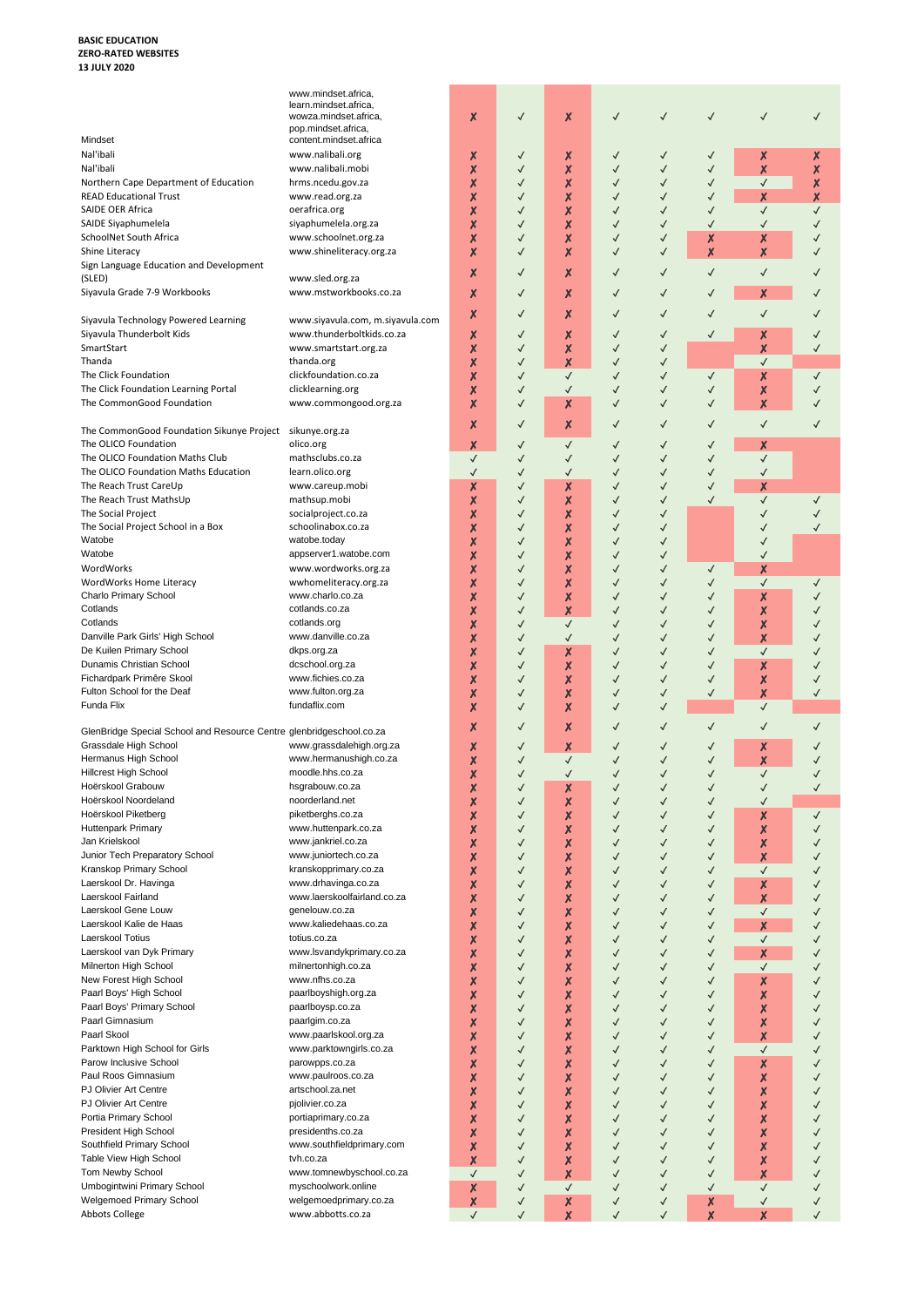a

Bright Beginnings FH Odendaal Highschool www.fhodendaal.co.za Glenwood House example www.glenwoodhouse.co.za<br>Greenwood Bay College example www.greenwoodbaycollege Hoërskool Eldoraigne Hoërskool Wolmaranstad www.hswollies.co.za Jong Leerling Akademie<br>Junior Colleges Kwaggasrand www.kwaggasrand.co.za Laerskool Die Poort www.poortjies.co.za Laerskool Tygerpoort www.tygies.co.za Pinnacle Colleges **WALLACK COLLEGES** www.pinnaclecolleges.co.za Sutherland Highschool www.sutherlandhs.co.za The Bridge School www.thebridgeschool.co.za<br>
Tiny Baobabs<br>
www.tinybaobabs.co.za Tiny Baobabs www.tinybaobabs.co.za Trinity House www.trinityhouse.co.za Hoërskool Lydenburg<br>
Stirling High School **Lydenburghs.co.za**<br>
homework.stirling Stirling High School **[homework.stirlinghs.co.za](http://homework.stirlinghs.co.za/)**<br>
Lenham Primary School **homework.co.za**<br>
www.lenhamprimary.co.za

School Turnaround Foundation Spring Boys' High School itsi.sbhs.co.za<br>
Fairvale Secondary School itsi.sbhs.co.za Fairvale Secondary School<br>Knysna High School Knysna High School www.knysnahigh.co.za Parow East Primary School [www.paroweastprimary.co.za](http://www.paroweastprimary.co.za/) Qurtuba Islamic Academy [www.myqia.co.za](http://www.myqia.co.za/) SchoolFM Radio www.schoolfm.co.za Sunward Park High School School schoollms.online<br>
The Grove Primary School school school sww.thegrove.co.za The Grove Primary School Tuskies Knysna High School www.tuskies.co.za Whetstone Primary School [www.whetstoneprimary.co.za](http://www.whetstoneprimary.co.za/) Denneoord Primary [www.laerskooldenneoord.co.za](http://www.laerskooldenneoord.co.za/) Disa Primary School [www.disaprimaryschool.co.za](http://www.disaprimaryschool.co.za/) Hoërskool Dirkie Uys [www.dirkieuys.co.za](http://www.dirkieuys.co.za/) Linkside High School [learn.linksidehs.co.za](http://learn.linksidehs.co.za/) Outeniqua High School [www.outeniqua.co.za](http://www.outeniqua.co.za/) Scottburgh High School [www.scottburghhigh.co.za](http://www.scottburghhigh.co.za/) Pinelands North Primary School [www.pnps.co.za](http://www.pnps.co.za/)<br>
Hoërskool Tygerberg www.hstygerber Westview Port Elizabeth School [westviewpe.co.za](http://westviewpe.co.za/) Treverton School [www.treverton.co.za](http://www.treverton.co.za/) Sunlands Primary School [www.sunlands.co.za](http://www.sunlands.co.za/) Manor Gardens Primary School [www.mgps.co.za](http://www.mgps.co.za/) Laerskool Bergland www.laerskoolbergland.co.za Glenwood Prep School [www.glenwoodprep.co.za](http://www.glenwoodprep.co.za/) Laerskool Danie Malan [daniemalan.co.za](http://daniemalan.co.za/) Fourways High School [www.4ways.co.za](http://www.4ways.co.za/) SAASTE Learning Online [saastewc.co.za](http://saastewc.co.za/) Droom Skool [3dca-droomskool.co.za](http://www.droomskool.co.za/) Hoërskool Frikkie Meyer [www.hfm.co.za](http://www.hfm.co.za/) Galway Primary School [www.galwayprimary.co.za](http://www.galwayprimary.co.za/)<br>
Eshane Primary School www.eshaneprimary.co.za Eshane Primary School [www.eshaneprimary.co.za](http://www.eshaneprimary.co.za/) GDE e-Content Platform example and proportion and proportional and proportional education and general equation At My School **and School Community** www.atmyschool.co.za Vaalrivier Skool [www.vaalrivierskool.co.za](http://www.vaalrivierskool.co.za/) Hoërskool Brandwag [www.hsbrandwag.co.za](http://www.hsbrandwag.co.za/) Standerton High School [www.shsbakgat.co.za](http://www.shsbakgat.co.za/)<br>
Laerskool Elspark Moodle www.superelsies.co.za Laerskool Elspark Moodle<br>Laerskool Elspark Laerskool Eligwa [www.eligwa.co.za](http://www.eligwa.co.za/) Laerskool Calvinia [calvinialaerskool.co.za](http://calvinialaerskool.co.za/) Uitenhage High School vitenhagehigh.co.za National Education Collaboration Trust [nect.org.za](http://nect.org.za/)<br>Curro Myhub.curi Scottsville Primary School [www.scottsvilleschool.co.za](http://www.scottsvilleschool.co.za/) Techfolk **Techfolk teachfolk.com**<br>Syafunda Digital Library **Syafunda** Digital Library Syafunda Digital Library Clarendon Primary School Moodle [moodle.clarendonps.co.za](http://moodle.clarendonps.co.za/) Dam Technical College www.damtraining.co.za Hoërskool Rob Ferreira www.robbies.co.za

www.brightbeginningspreschool.co.z ✓ www.crawfordschools.co.za ✓ ✓ ✓ www.greenwoodbaycollege.co.za<br>www.hseldo.co.za ✓ ✓ ✓ ✓ Junior Colleges www.juniorcolleges.co.za ✓ ✓ ✓ Laerskool Rustenburg www.laerskoolrustenburg.co.za ✓ ✓ www.maragon.co.za ✓ Pecanwood College www.pecanwoodcollege.co.za ✓ ✓ Southdowns College www.southdownscollege.co.za ✓ ✓ ✓ ✓ www.tinymions.co.za ✓ ✓ Tygervalley College www.tygervalleycollege.co.za ✓ ✘ ✘ [www.lenhamprimary.co.za](http://www.lenhamprimary.co.za/) ✘ [www.schoolturnaroundfoundation.o](http://www.schoolturaroundfoundation.org.za/) [rg.za](http://www.schoolturaroundfoundation.org.za/) ✘ ✘  $\boldsymbol{\mathsf{x}}$ ✘ [www.laerskoolmontagu.net](http://www.laerskoolmontagu.net/) ✘  $\boldsymbol{\mathsf{x}}$ ✘ ✘  $\boldsymbol{\mathsf{x}}$ ✘ ✘  $\boldsymbol{\mathsf{x}}$ ✘  $\times$ [www.edgemeadhigh.org.za](http://www.edgemeadhigh.org.za/)  $\boldsymbol{\mathsf{x}}$ ✘ ✘  $\boldsymbol{\mathsf{x}}$  $\boldsymbol{\mathsf{x}}$ ✘ [www.hstygerberg.co.za](http://www.hstygerberg.co.za/) ✘  $\boldsymbol{\mathsf{x}}$ ✘ ✘  $\boldsymbol{\mathsf{x}}$ ✘ ✘  $\boldsymbol{\mathsf{x}}$ ✘ ✘  $\boldsymbol{\mathsf{x}}$ ✘  $\times$  $\boldsymbol{\mathsf{x}}$ [www.valiakurrikulum.co.za](http://www.valiakurrikulum.co.za/) ✘  $\times$  $\boldsymbol{\mathsf{x}}$  $\boldsymbol{\mathsf{x}}$  $\boldsymbol{\mathsf{x}}$  $\boldsymbol{\mathsf{x}}$  $\boldsymbol{\mathsf{x}}$ www.laerskoolelspark.co.zaa  $\boldsymbol{\mathsf{x}}$  $\boldsymbol{\mathsf{x}}$  $\boldsymbol{\mathsf{x}}$ ✘ ✘ [myhub.curro.co.za](http://myhub.curro.co.za/)  $\boldsymbol{\mathsf{x}}$ ✘ ✘ ✓ ✘  $\times$ [www.futurekidslms.co.za](http://www.futurekidslms.co.za/)  $\boldsymbol{\mathsf{x}}$ ✘

✓ ✘ ✓ ✓ ✘ ✘ ✓ ✓  $\boldsymbol{\mathsf{x}}$ ✓ ✓  $\boldsymbol{\mathsf{x}}$ ✓ ✓ ✓ ✘ ✓ ✓ ✘ ✓ ✓ ✓  $\times$ ✓ ✓  $\times$ ✓ ✓ ✓  $\boldsymbol{\mathsf{x}}$ ✓ ✓  $\boldsymbol{\mathsf{x}}$ ✓ ✓ ✓ ✘ ✓ ✓ ✘ ✓ ✓ ✓  $\times$ ✓ ✓  $\times$ ✓ ✓ ✓  $\boldsymbol{\mathsf{x}}$ ✓ ✓  $\boldsymbol{\mathsf{x}}$ ✓ ✓ ✓ ✘ ✓ ✓ ✘ ✓ ✓ ✓  $\times$ ✓ ✓  $\times$ ✓ ✓ ✓  $\boldsymbol{\mathsf{x}}$ ✓ ✓  $\boldsymbol{\mathsf{x}}$ ✓ ✓ ✓ ✘ ✓ ✓ ✘ ✓ ✓ ✓  $\times$ ✓ ✓  $\times$ ✓ ✓ ✓  $\boldsymbol{\mathsf{x}}$ ✓ ✓  $\boldsymbol{\mathsf{x}}$ ✓ ✓ ✓ ✘ ✓ ✓ ✘ ✓ ✓ ✓  $\times$ ✓ ✓  $\times$ ✓ ✓ ✓  $\boldsymbol{\mathsf{x}}$ ✓ ✓  $\boldsymbol{\mathsf{x}}$ ✓ ✓ ✓  $\boldsymbol{\mathsf{x}}$ ✓ ✓  $\boldsymbol{\mathsf{x}}$ ✓ ✓ ✓ ✘ ✓ ✓ ✘ ✓ ✓ ✓  $\times$ ✓ ✓  $\times$ ✓ ✓ ✓  $\boldsymbol{\mathsf{x}}$ ✓ ✓  $\boldsymbol{\mathsf{x}}$ ✓ ✓ ✓ ✘ ✓ ✓ ✘ ✓ ✓ ✓  $\times$ ✓ ✓  $\times$ ✓ ✓ ✓ ✓ ✓ ✓ ✓ ✓ ✓ ✓ ✓ ✓ ✓ ✓ ✓ ✓ ✓ ✓ ✓ ✓ ✓ ✓ ✓ ✓ ✓ ✓ ✓ ✓ ✘ ✓ ✓ ✓ ✓ ✓ ✓ ✘ ✓ ✓ ✓ ✓ ✓ ✓ ✘ ✓ ✓ ✓ ✓ ✓ ✘ ✘ ✓ ✓ ✓ ✓ ✓  $\times$ ✘ ✓ ✓  $\boldsymbol{\mathsf{x}}$ ✓ ✓  $\boldsymbol{\mathsf{x}}$  $\boldsymbol{\mathsf{x}}$ ✘ ✓ ✘ ✓ ✓ ✘ ✘ ✓ ✓  $\times$ ✓ ✓ ✓ ✘ ✘ ✓  $\boldsymbol{\mathsf{x}}$ ✓ ✓  $\boldsymbol{\mathsf{x}}$  $\boldsymbol{\mathsf{x}}$  $\boldsymbol{\mathsf{x}}$ ✓  $\boldsymbol{\mathsf{x}}$ ✓ ✓ ✘ ✘ ✓ ✓  $\times$ ✓ ✓  $\boldsymbol{\mathsf{x}}$ ✘ ✓ ✓  $\boldsymbol{\mathsf{x}}$ ✓ ✓  $\boldsymbol{\mathsf{x}}$ ✘ ✓ ✓  $\boldsymbol{\mathsf{x}}$ ✓ ✓  $\boldsymbol{\mathsf{x}}$ ✘ ✓ ✓  $\boldsymbol{\mathsf{x}}$ ✓ ✓  $\boldsymbol{\mathsf{x}}$  $\boldsymbol{\mathsf{x}}$ ✓ ✓  $\boldsymbol{\mathsf{x}}$ ✓ ✓  $\boldsymbol{\mathsf{x}}$  $\boldsymbol{\mathsf{x}}$ ✓ ✓  $\boldsymbol{\mathsf{x}}$ ✓ ✓  $\boldsymbol{\mathsf{x}}$ ✘ ✓ ✓ ✘ ✓ ✓ ✘ ✘ ✓ ✓  $\boldsymbol{\mathsf{x}}$ ✓ ✓  $\boldsymbol{\mathsf{x}}$  $\boldsymbol{\mathsf{X}}$ ✓ ✓  $\boldsymbol{\mathsf{x}}$ ✓ ✓  $\boldsymbol{\mathsf{x}}$ ✘ ✓ ✓ ✘ ✓ ✓ ✘ ✘ ✓ ✓  $\times$ ✓ ✓  $\times$ ✘ ✓ ✓  $\boldsymbol{\mathsf{x}}$ ✓ ✓  $\boldsymbol{\mathsf{x}}$ ✘ ✓ ✓ ✘ ✓ ✓ ✘ ✘ ✓ ✓  $\times$ ✓ ✓  $\times$ ✘ ✓ ✓  $\boldsymbol{\mathsf{x}}$ ✓ ✓  $\boldsymbol{\mathsf{x}}$  $\boldsymbol{\mathsf{x}}$ ✓ ✓ ✘ ✓ ✓ ✘ ✘ ✓ ✓  $\times$ ✓ ✓  $\times$  $\boldsymbol{\mathsf{x}}$ ✓ ✓  $\boldsymbol{\mathsf{x}}$ ✓ ✓  $\boldsymbol{\mathsf{x}}$ ✘ ✓ ✓  $\boldsymbol{\mathsf{x}}$ ✓ ✓  $\boldsymbol{\mathsf{x}}$ ✘ ✓ ✓  $\times$ ✓ ✓  $\boldsymbol{\mathsf{x}}$ ✘ ✓ ✓  $\boldsymbol{\mathsf{x}}$ ✓ ✓  $\boldsymbol{\mathsf{x}}$  $\boldsymbol{\mathsf{X}}$ ✓ ✓  $\boldsymbol{\mathsf{x}}$ ✓ ✓  $\boldsymbol{\mathsf{x}}$ ✘ ✓ ✓  $\times$ ✓ ✓  $\boldsymbol{\mathsf{x}}$  $\boldsymbol{\mathsf{x}}$ ✓ ✓  $\boldsymbol{\mathsf{x}}$ ✓ ✓  $\boldsymbol{\mathsf{x}}$  $\boldsymbol{\mathsf{X}}$  $\boldsymbol{\mathsf{x}}$ ✓  $\boldsymbol{\mathsf{x}}$ ✓ ✓  $\boldsymbol{\mathsf{x}}$ ✘ ✓ ✓  $\boldsymbol{\mathsf{x}}$ ✓ ✓  $\boldsymbol{\mathsf{x}}$  $\boldsymbol{\mathsf{x}}$ ✘ ✓  $\boldsymbol{\mathsf{x}}$ ✓ ✓  $\boldsymbol{\mathsf{x}}$  $\boldsymbol{\mathsf{X}}$ ✓ ✓  $\boldsymbol{\mathsf{x}}$ ✓ ✓  $\boldsymbol{\mathsf{x}}$ ✘ ✓ ✓  $\boldsymbol{\mathsf{x}}$ ✓ ✓  $\boldsymbol{\mathsf{x}}$ ✓ ✓ ✓  $\boldsymbol{\mathsf{x}}$ ✓ ✓  $\boldsymbol{\mathsf{x}}$  $\boldsymbol{\mathsf{X}}$ ✓ ✓  $\boldsymbol{\mathsf{x}}$ ✓ ✓  $\boldsymbol{\mathsf{x}}$  $\boldsymbol{\mathsf{x}}$ ✓  $\boldsymbol{\mathsf{x}}$ ✓ ✓  $\boldsymbol{\mathsf{x}}$  $\boldsymbol{\mathsf{x}}$ ✓  $\boldsymbol{\mathsf{x}}$ ✓ ✓  $\boldsymbol{\mathsf{x}}$  $\boldsymbol{\mathsf{X}}$ ✓  $\boldsymbol{\mathsf{x}}$ ✓ ✓  $\boldsymbol{\mathsf{x}}$  $\boldsymbol{\mathsf{x}}$ ✓ ✓  $\boldsymbol{\mathsf{x}}$ ✓ ✓  $\boldsymbol{\mathsf{x}}$ ✘ ✓ ✓  $\times$ ✓ ✓  $\times$  $\boldsymbol{\mathsf{x}}$ ✓  $\boldsymbol{\mathsf{x}}$ ✓ ✓  $\boldsymbol{\mathsf{x}}$  $\boldsymbol{\mathsf{x}}$ ✓ ✓  $\boldsymbol{\mathsf{x}}$ ✓ ✓  $\boldsymbol{\mathsf{x}}$ ✘ ✓ ✓  $\times$ ✓ ✓  $\boldsymbol{\mathsf{x}}$  $\boldsymbol{\mathsf{x}}$ ✓ ✓  $\boldsymbol{\mathsf{x}}$ ✓ ✓ ✓ ✓ ✓  $\boldsymbol{\mathsf{x}}$ ✓ ✓  $\boldsymbol{\mathsf{x}}$ ✘  $\boldsymbol{\mathsf{x}}$ ✓  $\times$ ✓ ✓  $\boldsymbol{\mathsf{x}}$  $\boldsymbol{\mathsf{x}}$ ✓ ✓  $\boldsymbol{\mathsf{x}}$ ✓ ✓  $\boldsymbol{\mathsf{x}}$  $\boldsymbol{\mathsf{x}}$ ✓ ✓  $\boldsymbol{\mathsf{x}}$ ✓ ✓  $\boldsymbol{\mathsf{x}}$ ✘ ✓